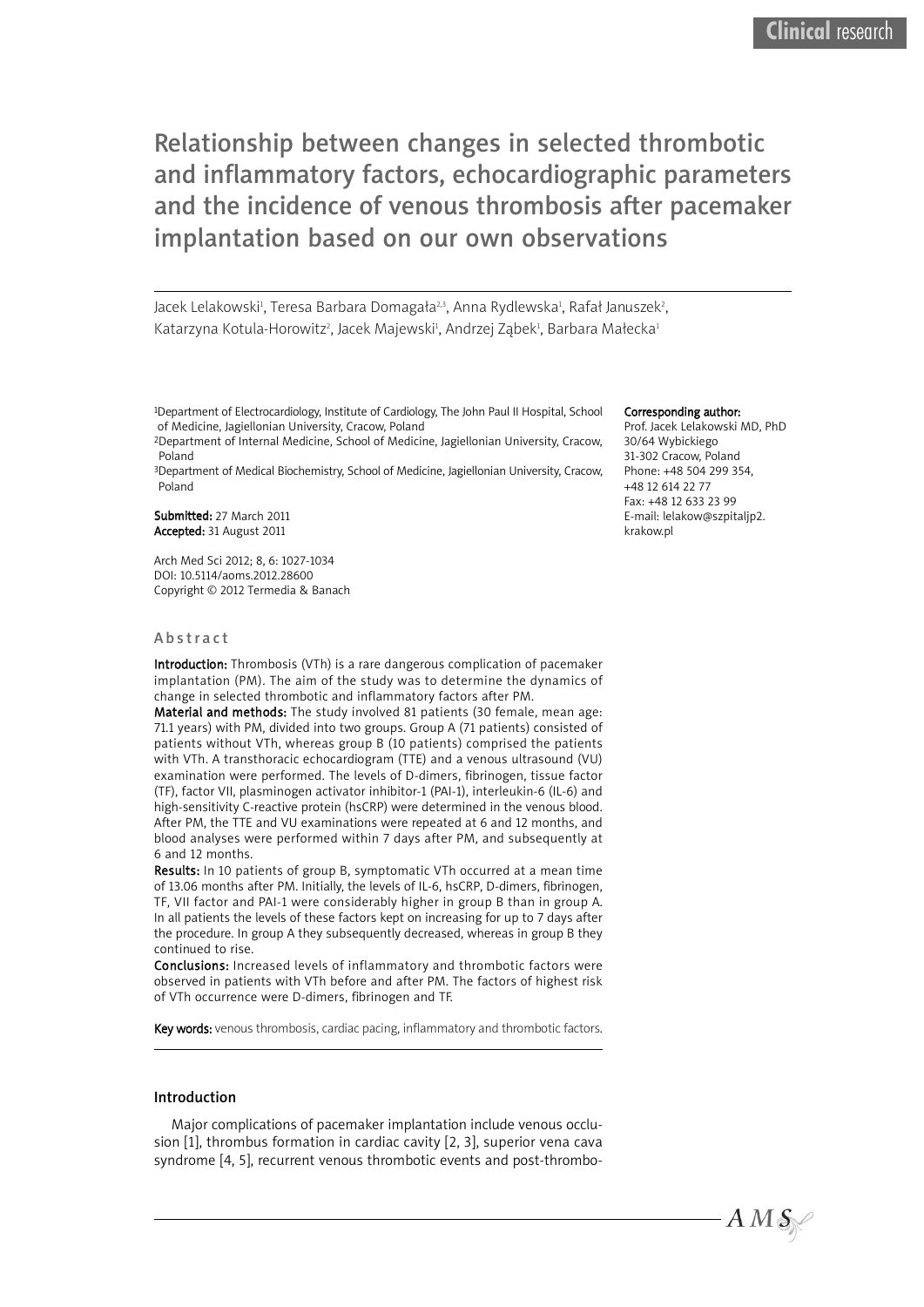tic syndrome [6]. Symptoms of thrombosis occur in about 0.5-5% and life-threatening blood clots in 0.6-3.5% of all pacemaker implantation cases [6]. Approximately 30-50% of the patients develop phlebitis as a complication of transvenous lead placement. It is most frequently subclavian, brachial or axillary phlebitis [6].

Rozmus *et al*. [7] performed a meta-analysis (a total of 711 patients) of venous thrombosis (VT) in patients after pacemaker implantation (PM). Abnormal venography results were found in 38% of the patients, venous occlusion in 11%, and symptomatic VT in only 2.6% of the patients.

Subclavian or brachiocephalic vein occlusion is a complication that develops in 8-21% of the patients, whereas superior vena cava occlusion leading to superior vena cava syndrome develops in 0.03-0.4% [8].

Studies of VT as a complication of pacemaker implantation have shown ambiguous results. A number of risk factors for the development of this complication have been identified [1, 6, 7]. The present study is an attempt to explain the dynamics of change in selected hemodynamic and biochemical parameters (prothrombotic and proinflammatory markers) predisposing to the development of thrombotic events after the implantation of a pacemaker.

#### Material and methods

The study group comprised 81 patients (30 females, 51 males, mean age:  $71.1 \pm 7.4$  years) with a cardiac pacemaker. Patients were divided according to the absence or presence of VT in the postimplantation period into group A (28 females, 43 males; mean age:  $71.2 \pm 7.6$  years) and group B (2 females, 8 males; mean age: 72.6 ±7.2 years), respectively.

The exclusion criteria were: (1) lack of informed consent, (2) upper extremity venous stenosis before implantation, (3) inability to obtain diagnostic images, (4) artificial valves, status after percutaneous coronary interventions, patients qualified for pacemaker upgrade, and chronic anticoagulation and anti-aggregation therapy.

All patients were subsequently followed up for 18 months. During follow-up 29 patients were excluded at 7 days and 3 more at 6 months from group A after initiation of anticoagulation treatment; therefore 42 patients and 39 patients were available for analysis at 6 and 12 months, respectively. Three patients from group B, who developed thrombosis, were excluded at 6 months; therefore 7 patients were re-examined at 12 months. In the remaining subjects thrombotic events occurred at a later time. Both groups were comparable with respect to age and gender.

Thirty-two patients received anticoagulation therapy (acenocoumarol), 31 diuretics, 49 antihypertensive medications (ACE-I, β-blockers), 30 statins and 24 digoxin during the observation period. Twenty-seven patients had a history of myocardial infarction, 4 of cerebral stroke, 31 were diagnosed with heart failure, 30 with atherosclerosis and 49 with arterial hypertension.

Transthoracic echocardiography (TTE) was performed with a Prosound  $\alpha$  10. Aloka echo machine. Left ventricular ejection fraction (LVEF) was calculated using Simpson's method in the apical fourand two-chamber view. Left ventricular diastolic function was evaluated based on early flow propagation velocity (Vp) by color M-mode Doppler in the apical four-chamber view. Left ventricular end-diastolic diameter (LVEDD) was measured in parasternal long-axis view in the basal segments using M-mode echocardiography.

Upper extremity ultrasound (VU) was performed using a Vivid 7 Expert device and linear probe 5-13 MHz to assess venous systems of the left and right upper limb, shoulder girdle and neck. The morphology and flow were assessed using a duplex pulsed-Doppler/real-time system. Heart and vascular examinations (TTE, VU) were performed before and at 6 and 12 months after PM.

Blood was drawn from the antecubital vein at 7 o'clock after obtaining individual written informed consent. Citrated plasma and sera were stored at –70°C until assay. In citrated plasma samples we determined D-dimer concentrations by use of an immunoturbidimetric method, fibrinogen levels using a coagulometric method, plasminogen activator inhibitor-1 (PAI-1) and tissue factor (TF) by immunoenzymatic assay, and factor VII activity based on the prothrombin time. In blood serum we measured high-sensitivity C-reactive protein (hsCRP) using nephelometric methods and IL-6 by immunoenzymatic assay.

Blood tests were performed before and after pacemaker implantation (on day 7 and at 6 and 12 months).

# Statistical analysis

Descriptive statistics (arithmetic mean (*x*), standard deviation (SD), median (Me), minimum (min) and maximum (max) value, number of patients (*n*)) were used to describe hemodynamic and biochemical parameters.

Unpaired Student's *t*-test or Mann-Whitney *U* test was used to test for differences between groups. Paired Student's *t*-test or Wilcoxon test was used to test for differences between measurements. The rate of change between study groups was calculated from differences between the consecutive measurements (deducting the value from the preceding one) for each variable in each patient. Receiver operating characteristic curve (ROC) analysis was used to determine the diagnostic strength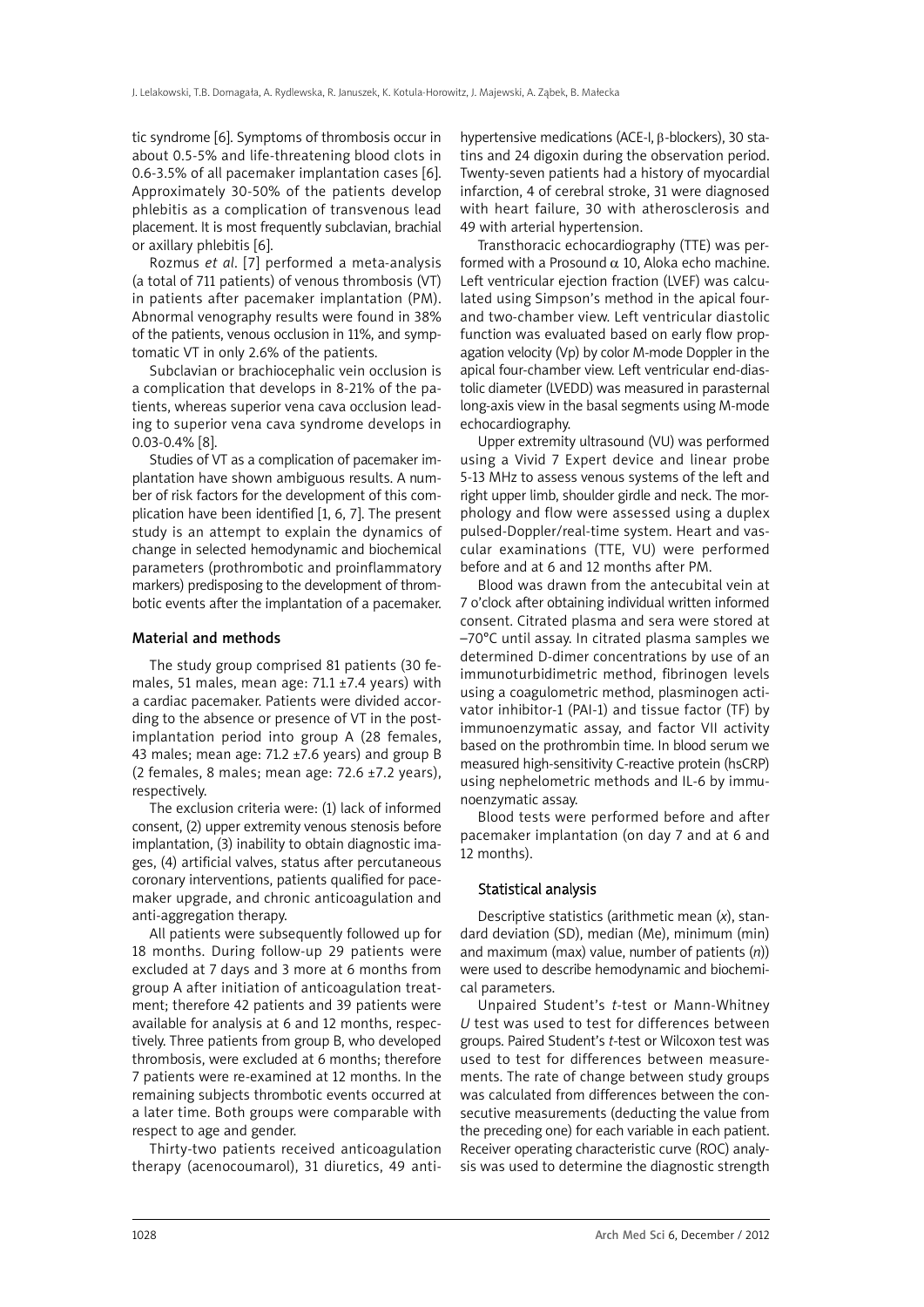of the hemodynamic and biochemical parameters in predicting the risk of thrombosis. The cut-off point was calculated for each parameter based on Youden's index.

Logistic regression analysis was used to calculate odds ratio (OR) and 95% confidence interval and define the impact of specific parameters on the risk of thrombosis.

A  $p$  value  $\leq$  0.05 was considered as statistically significant. Calculations were performed using the Statistica 9.0 and MedCalc packages.

The present study was approved by the Jagiellonian University Bioethics Committee (approval no. KBET/63/B/2009).

# Results

The two groups did not differ with respect to the pacing mode. Patients in group B had a significantly lower left ventricular ejection fraction, larger diastolic dimensions and impaired inflow as compared with group A. During the 18-month follow-up period the ejection fraction and the early flow Vp increased, whereas the diastolic dimension decreased (Table I, Figure 1).

The symptoms of VT occurred in 10 patients in group B at a mean of 13.06 months (7-17 months), i.e. in 12.3% of the whole study population. The subclavian and brachiocephalic veins on the side of PM were occluded.

Initially plasma levels of prothrombotic (D-dimers, fibrinogen, TF, VII, PAI-1) and proinflammatory (IL-6, hsCRP) markers were markedly higher in group B than in group A. In all study patients the values continued to rise until the  $7<sup>th</sup>$  day after PM. At 6 and 12 months after the procedure the trend towards increasing plasma levels of these markers was observed only in group B. In group A the levels returned to normal (Table II, Figures 2 and 3). The cut-off values for hemodynamic parameters and biochemical markers that confer increased risk of VT (*p* < 0.001) were calculated using ROC curve analysis (Table III). The univariate analysis (Table IV) and ROC curve analysis identified D-dimers, fibrinogen and TF as the risk factors for thrombotic events.

The small sample size did not allow for multivariate analysis of our data.

# Discussion

In this paper we discuss the dynamics of changes in selected echocardiographic parameters, inflammatory molecules and thrombotic factors, in patients before pacemaker implantation and after the operation, that correlate with the risk of venous thrombosis. The number of the patients, especially in group B (with vein thrombosis) is very limited, which may slightly affect the accuracy of our findings. Nevertheless, despite the small sample size, this study is of clinical importance as its findings may help screen high-risk patients to select those

| <b>Table I.</b> Differences in hemodynamic parameters between patients with (group B) and without venous thrombosis |  |  |
|---------------------------------------------------------------------------------------------------------------------|--|--|
| (group A) before (0) and at 6 and 12 months after pacemaker implantation                                            |  |  |

| Hemodynamic  | Group A $(n = 71)$        |                               |                               | Group B $(n = 10)$        |                        |                                   |        |
|--------------|---------------------------|-------------------------------|-------------------------------|---------------------------|------------------------|-----------------------------------|--------|
| parameters   | $x \pm SD$                | Me                            | Min-max                       | $x \pm SD$                | Me                     | Min-max                           |        |
| EF(0)        | $53.7 \pm 15.3$           | 55                            | $20 - 78$                     | $33.3 \pm 5.2$            | 33                     | 25-45                             | 0.0001 |
| LVEDD(0)     | $52.7 + 9.9$              | 48                            | 42-72                         | $66.4 \pm 4.0$            | 68                     | 59-72                             | 0.0001 |
| Vp(0)        | $43.1 \pm 4.3$            | 45                            | 34-48                         | $39.7 + 4.4$              | 39                     | 33-47                             | 0.023  |
|              |                           | $n = 42$                      |                               |                           | $n = 10$               |                                   |        |
| EF(6)        | $55.5 \pm 13.6$           | 57                            | 23-78                         | $37.6 \pm 8.3$            | 36                     | 25-50                             | 0.0001 |
| LVEDD(6)     | $50.4 + 8.1$              | 47                            | $42 - 72$                     | $61.0 \pm 5.9$            | 61                     | 55-69                             | 0.0001 |
| Vp(6)        | $43.9 + 3.7$              | 45                            | 34-48                         | $41.3 \pm 3.9$            | 41                     | 33-47                             | 0.046  |
|              |                           | $n = 39$                      |                               |                           | $n = 7$                |                                   |        |
| EF(12)       | $55.1 \pm 13.6$           | 57                            | 25-78                         | $39.1 + 8.6$              | 37                     | 29-55                             | 0.001  |
| LVEDD(12)    | $50.2 \pm 7.9$            | 46                            | $42 - 72$                     | $60.3 \pm 6.5$            | 61                     | 48-69                             | 0.0001 |
| Vp(12)       | $43.6 \pm 3.9$            | 45                            | 35-48                         | $40.4 \pm 3.1$            | 41                     | 33-44                             | 0.017  |
| Hemodynamic  |                           | Group A                       |                               |                           | Group B                |                                   |        |
| parameters   | $0$ vs. $6$<br>Value of p | 6 vs. 12<br>Value of <i>p</i> | 0 vs. 12<br>Value of <i>p</i> | $0$ vs. $6$<br>Value of p | 6 vs. 12<br>Value of p | $0$ vs. $12$<br>Value of <i>p</i> |        |
| FF.          | 0.001                     | 0.299                         | 0.103                         | 0.043                     | 0.310                  | 0.063                             |        |
| <b>IVEDD</b> | < 0.001                   | 0.715                         | 0.002                         | 0.043                     | 0.465                  | 0.046                             |        |
| Vp           | 0.001                     | 0.082                         | 0.128                         | 0.068                     | 0.345                  | 0.726                             |        |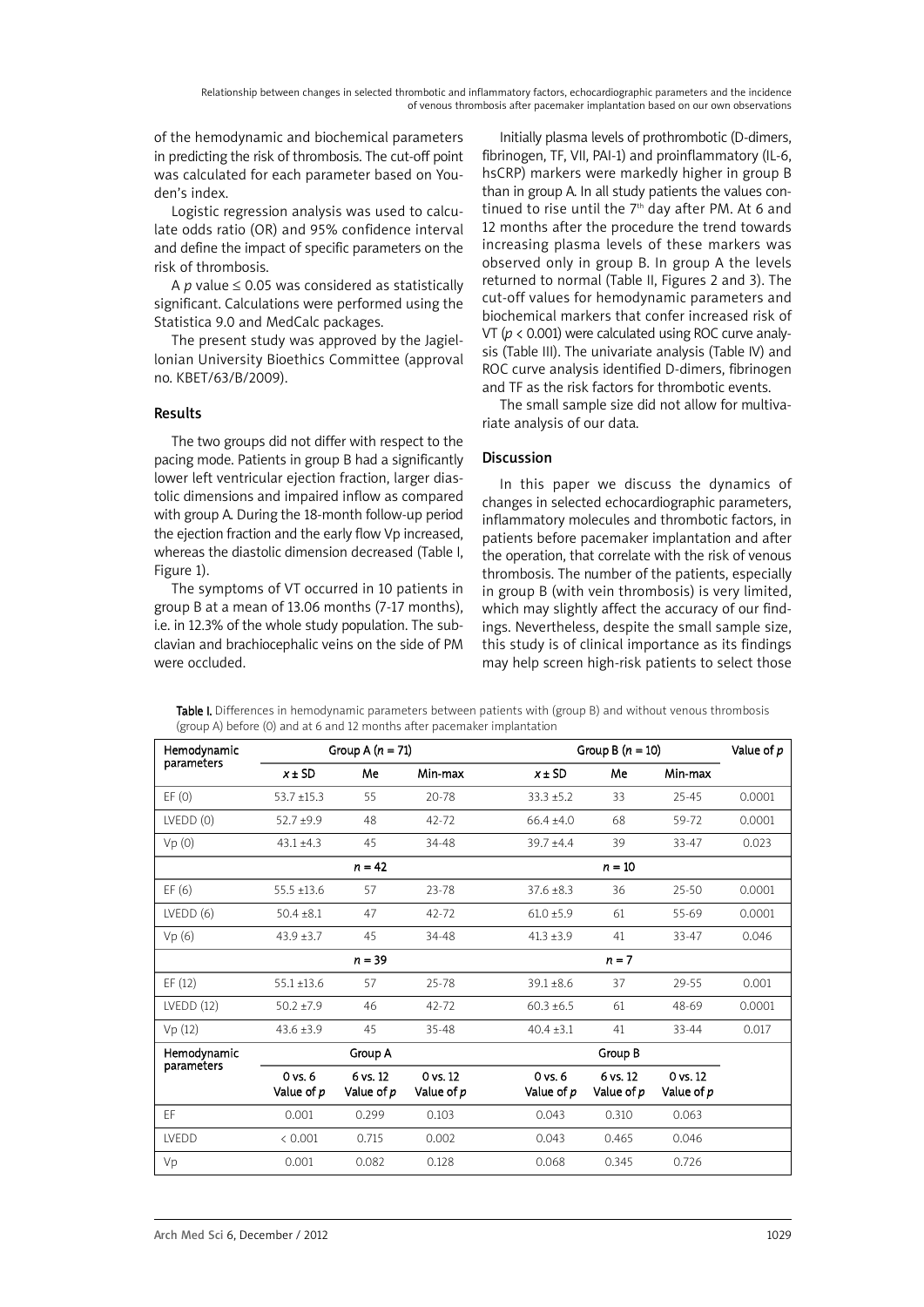

who require early anticoagulation therapy. It is the assessment of the dynamics of changes in certain hemodynamic and biochemical parameters after the pacemaker implantation procedure that makes the paper original.

Venous stasis after vein ligation, increased blood viscosity and endothelial injury (Virchow's triad) in the presence of endocavitary leads may trigger local vascular wall inflammation and activate the coagulation system. This results in a release of the inflammatory factors IL-6 and hsCRP, and coagulation and fibrinolytic proteins, such as fibrinogen and plasminogen activator inhibitor 1 (PAI-1). A clot narrowing or occluding the vessel lumen is formed at the injury site. Endogenous fibrinolysis and complete clot lysis occur in less than 20% of the cases [11-16]. Much more frequently (in about 50-70% of the cases) clot dissolution is impaired and it grows uncontrollably, obstructing the vessel [10, 17]. The PAI-1 is also involved in the process.

The risk of developing thromboembolic complications remains constant regardless of the time elapsed since implantation [5]. One out of two cases of thrombosis was reported at 1 year after implantation [18], whereas superior vena cava syndrome developed at 6 years after implantation [19]. In a meta-analysis of 6256 patients with a pacemaker at a mean of

6 months, angiography revealed subclavian or brachiocephalic vein occlusion in 0.35% of the cases [20]. Right atrial thrombus around a pacing lead resulted in cor pulmonale as late as 6 years after pacemaker implantation and at 3.5 years after its removal and leaving the fixed electrode in place [18]. In our group, thrombosis developed at a mean of 13.06 months after pacemaker implantation.

Epidemiological and clinical evidence shows the relationship between biochemical markers of endothelial injury and platelet activation and the risk for developing VT [13], similar to our patient groups. Pathological activation of coagulation and attenuation of fibrinolysis lead to vein thrombosis and obstruction, and may trigger pulmonary embolism. In our study we confirmed the working hypothesis that pacemaker patients with a history of thrombotic events had higher levels of certain prothrombotic and proinflammatory markers of endothelial injury. It is noteworthy that their increased levels in group B were much more frequent prior to the thrombotic event and, in contrast to group A, continued to rise during follow-up. Furthermore, these patients had heart failure, confirmed by reduced left ventricular ejection fraction, increased diastolic dimensions and impaired filling. This is not a novel relationship, because clinical evidence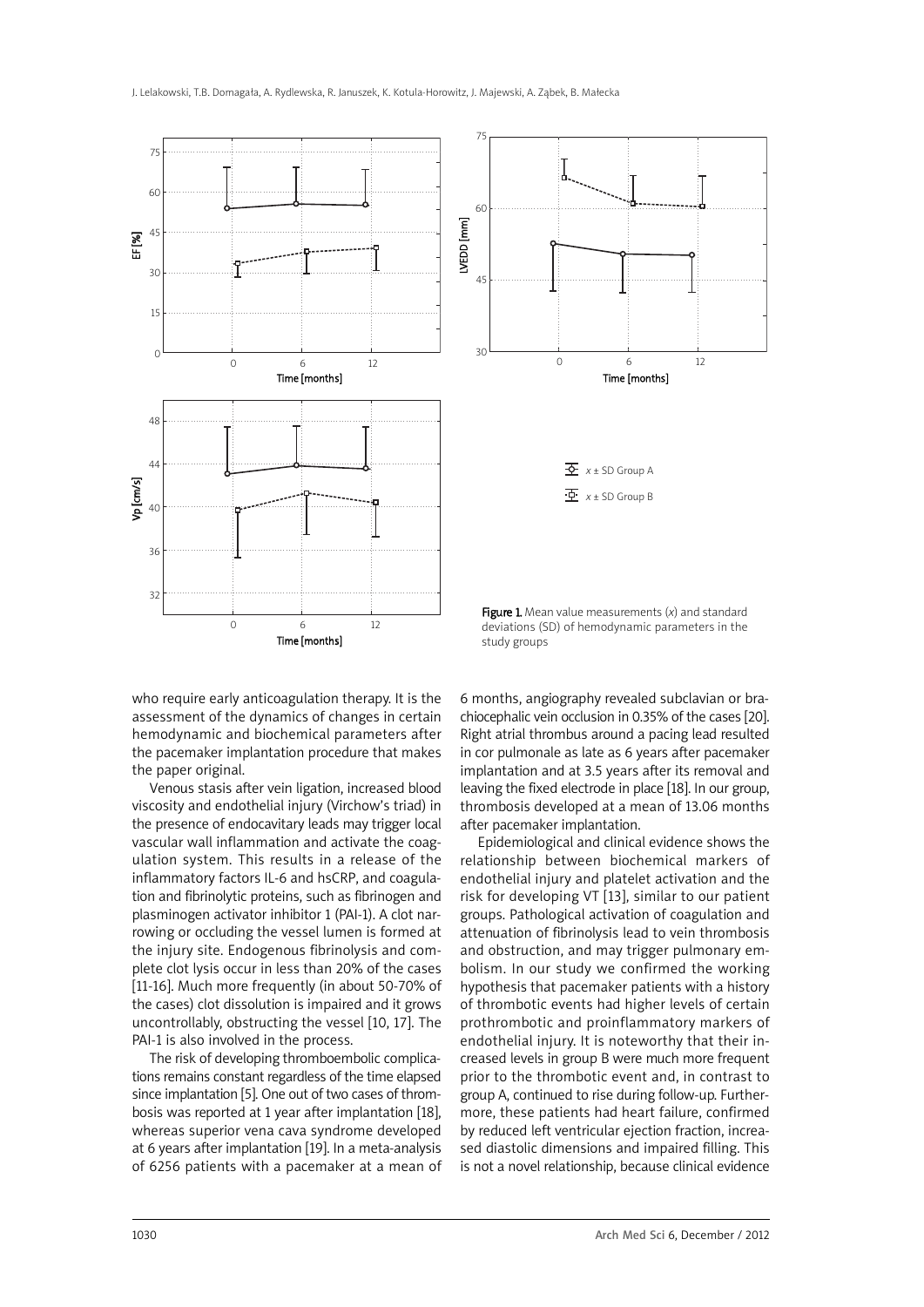Relationship between changes in selected thrombotic and inflammatory factors, echocardiographic parameters and the incidence of venous thrombosis after pacemaker implantation based on our own observations

Table II. Differences in biochemical parameters between patients with (group B) and without venous thrombosis (group A) before (0) and at 7 days, 6 and 12 months after pacemaker implantation

| Biochemical     |                  | Group A $(n = 71)$ |             | Group B $(n = 10)$ |          | Value of p  |         |  |
|-----------------|------------------|--------------------|-------------|--------------------|----------|-------------|---------|--|
| parameters      | $x \pm SD$       | Me                 | Min-max     | $x \pm SD$         | Me       | Min-max     |         |  |
| D-dimers (0)    | 299.5 ±99        | 290                | 121-498     | 570.2 ±55.9        | 550.0    | 500-665     | < 0.001 |  |
| Fibrinogen (0)  | $3.6 \pm 0.8$    | 3.5                | $1.8 - 5.6$ | $6.1 \pm 1.0$      | 5.65     | 4.9-7.7     | < 0.001 |  |
| TF(0)           | $213.7 + 54.7$   | 190                | 160-440     | 390.8 ±43.1        | 389.0    | 320-460     | < 0.001 |  |
| VII(0)          | $90.7 \pm 16.6$  | 90                 | 60-129      | $116.2 \pm 8.4$    | 120.0    | 100-126     | < 0.001 |  |
| $PAI-1$ (0)     | $11.7 \pm 4.7$   | $11\,$             | $5 - 23$    | $21.1 \pm 1.9$     | 22.0     | $18 - 23$   | < 0.001 |  |
| $IL-6(0)$       | $2.8 \pm 1.7$    | 2.2                | $0.7 - 8.3$ | $4.7 \pm 2.0$      | 4.40     | $2.1 - 8.6$ | 0.001   |  |
| hsCRP (0)       | $2.1 \pm 1.2$    | $\mathcal{P}$      | $0.5 - 5$   | $4.9 \pm 0.7$      | 5.0      | $4.0 - 6.0$ | < 0.001 |  |
|                 |                  | $n = 71$           |             |                    | $n = 10$ |             |         |  |
| D-dimers (7)    | 312.2 ±106.3     | 324                | 126-525     | 592.4 ±65.8        | 575.0    | 510-700     | < 0.001 |  |
| Fibrinogen (7)  | $3.6 \pm 0.8$    | 3.5                | $1.8 - 5.6$ | $6.6 \pm 0.8$      | 6.74     | 5.6-7.9     | < 0.001 |  |
| TF(7)           | $226.1 \pm 70.9$ | 200                | 160-459     | $425.8 \pm 37.5$   | 430.0    | 360-470     | < 0.001 |  |
| VII(7)          | $91.4 \pm 17.0$  | 90                 | 60-130      | $132.8 \pm 8.7$    | 132.0    | 120-145     | < 0.001 |  |
| PAI-1 (7)       | $13.1 \pm 5.3$   | 12                 | $6 - 26$    | $25.3 \pm 1.9$     | 25.50    | 22-28       | < 0.001 |  |
| $IL-6(7)$       | $3.6 \pm 1.9$    | 3.3                | $0.8 - 8.8$ | $5.5 \pm 2.0$      | 5.11     | $2.3 - 9.3$ | 0.004   |  |
| hsCRP (7)       | $3.2 \pm 1.8$    | 3                  | $1-8$       | $9.9 \pm 2.1$      | 9.5      | $8 - 14$    | < 0.001 |  |
|                 |                  | $n = 42$           |             |                    | $n = 10$ |             |         |  |
| D-dimers (6)    | 304.7 ±102.9     | 310                | 122-510     | 598.4 ±63.6        | 595      | 510-700     | < 0.001 |  |
| Fibrinogen (6)  | $3.3 \pm 0.7$    | 3.3                | $1.8 - 5.5$ | $6.7 \pm 0.9$      | 6.75     | $5.6 - 8$   | < 0.001 |  |
| TF(6)           | 218.8 ±68.1      | 192                | 151-445     | 429.8 ±38.3        | 435      | 360-480     | < 0.001 |  |
| VII(6)          | $85.7 \pm 13.5$  | 82                 | 62-130      | $132.8 \pm 8.7$    | 132      | 120-145     | < 0.001 |  |
| PAI-1 (6)       | $11.5 \pm 4.8$   | 10                 | $5 - 26$    | $25.8 \pm 1.8$     | 25.5     | $23 - 29$   | < 0.001 |  |
| $IL-6(6)$       | $3.0 \pm 1.7$    | 2.5                | $0.9 - 7.9$ | $5.6 \pm 1.9$      | 5.12     | 2.4-9.3     | < 0.001 |  |
| hsCRP (6)       | $2.5 \pm 1.5$    | $\overline{2}$     | $1 - 8$     | $10.7 \pm 3.2$     | 9.5      | $8 - 17$    | < 0.001 |  |
|                 |                  | $n = 39$           |             |                    | $n = 7$  |             |         |  |
| D-dimers (12)   | 298.9 ±102.6     | 300                | 122-520     | 835.6 ±182.2       | 865      | 540-1136    | < 0.001 |  |
| Fibrinogen (12) | $3.2 \pm 0.7$    | $\overline{3}$     | $1.8 - 5.2$ | $9.2 \pm 2.1$      | 9.50     | $6 - 12$    | < 0.001 |  |
| TF (12)         | $213.3 \pm 68$   | 187                | 140-445     | 473.9 ±52.1        | 485      | 380-550     | < 0.001 |  |
| VII(12)         | 84.5 ±12.4       | 81                 | 62-129      | 139.2 ±10.8        | 140      | 120-155     | < 0.001 |  |
| PAI-1 (12)      | $11.1 \pm 4.6$   | 9                  | $5 - 26$    | $27.9 \pm 2.5$     | 27.5     | $25 - 32$   | < 0.001 |  |
| $IL-6(12)$      | $2.8 \pm 1.5$    | 2.2                | $0.9 - 7$   | $8.4 \pm 2.7$      | 8.17     | 5-13.5      | < 0.001 |  |
| hscRP(12)       | $2.4 \pm 1.4$    | 2                  | $1 - 7$     | $17.0 \pm 6.8$     | 17       | $8 - 28$    | < 0.001 |  |

shows elevated levels of coagulation factors and an increased rate of thrombin generation in heart failure patients [16, 17]. In order to assess the left ventricular diastolic function a new parameter, early mitral flow Vp, was used. It is insensitive to preload changes and heart rate. Therefore, it seems to be superior to the traditional diastolic function parameters, such as protodiastolic E wave/end-diastolic A wave ratio (E/A ratio), E wave deceleration time (EDT) or isovolumetric relaxation time (IVRT). It also helps to distinguish between normal and pseudonormal left ventricle filling pattern.

In our published and unpublished studies we identified the following risk factors for venous thrombosis following PM: a history of myocardial infarction, temporary external pacing, arrhythmia, venous anomalies, infection, NYHA class III and IV, and smoking. In patients with more than 6 thrombotic risk factors, combined with increased levels of D-dimers, fibrinogen, tissue factor, VII, PAI-1 and inflammatory factors such as IL-6 and hsCRP, the likelihood of thrombosis is almost 100% [21].

It is not new, either, because of the well-known effect of elevated fibrinogen on blood viscosity,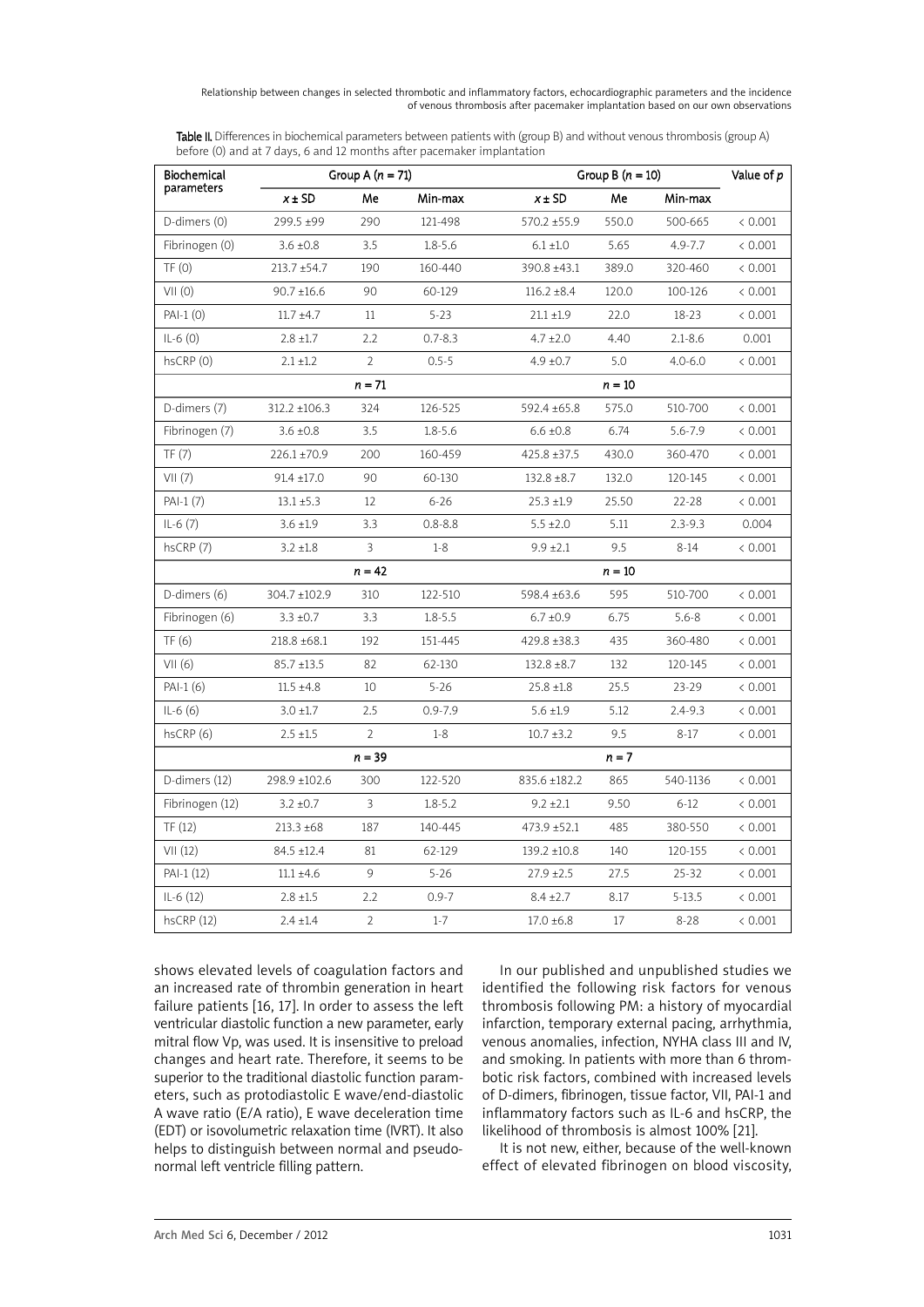

platelet aggregation and atherothrombotic vascular lesions. Tissue factor plays the main role in the extrinsic pathway as the cellular receptor for plasma factor VII, whereas low levels of D-dimers exclude venous thrombosis with high probability. Like Korkeila *et al.* [22], we noticed that patients who initially had elevated levels of thrombotic and inflammatory factors, and who had higher central venous pressure due to heart failure, easily activate thrombosis, which may be initiated by the endothelial injury during the pacemaker lead introduction. The above-mentioned thrombosis risk factors play an important role in this process. Altogether it may lead to vein occlusion.

In the present study univariate analysis (OR) and the area under the ROC curve (AUC) identified D-dimers, fibrinogen and tissue factor as the strongest factors predisposing to thrombotic complications.

It is noteworthy that the patients had not been receiving anticoagulants that might influence levels of the markers, until the event occurred. Anticoagulation as a prophylactic measure following PM, especially in group B, requires further clarification in prospective studies. It seems that it might play a crucial role in the process.

The present findings confirm that the inflammatory markers and coagulation factors increase with pacemaker implantation and rise further in patients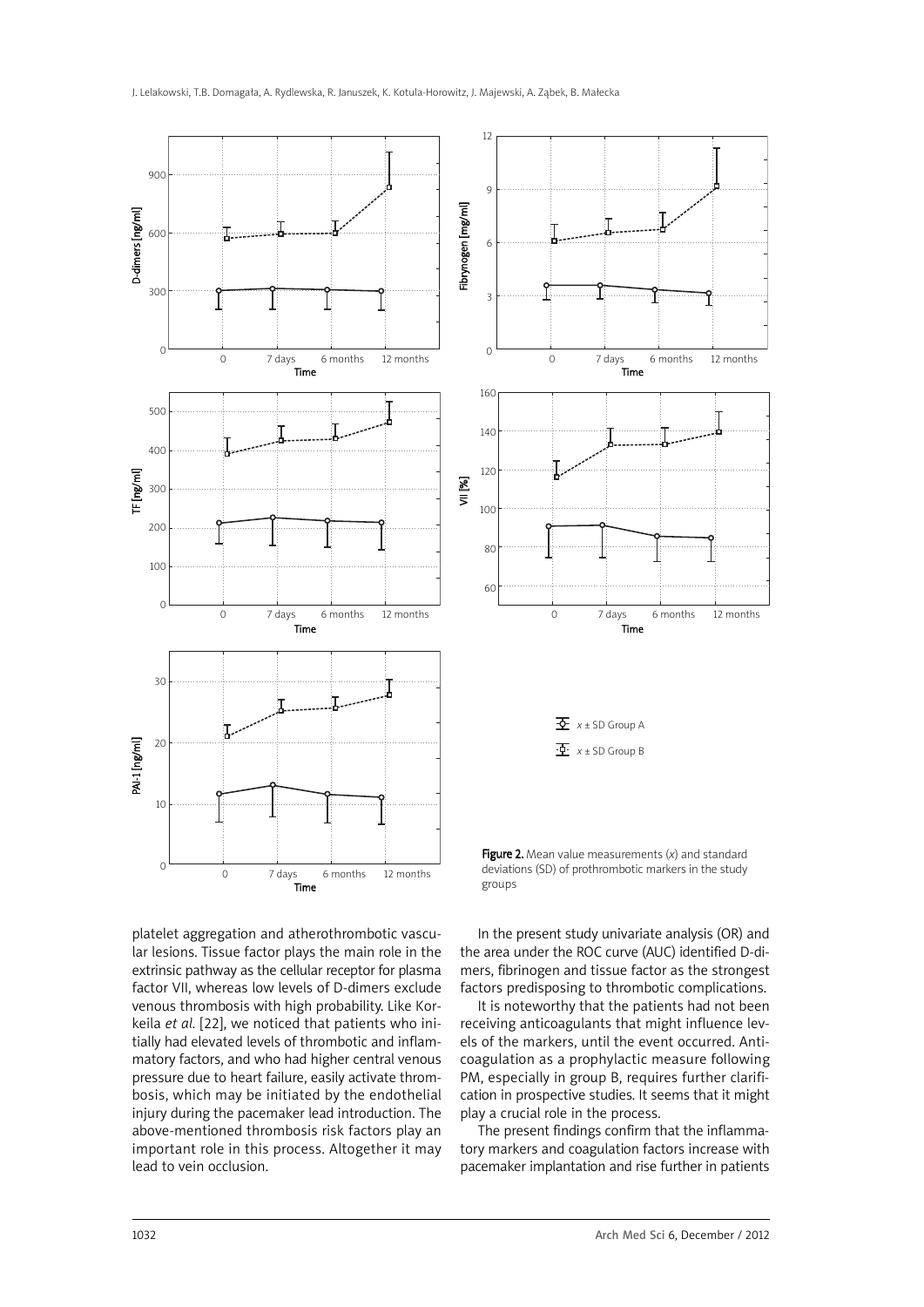Relationship between changes in selected thrombotic and inflammatory factors, echocardiographic parameters and the incidence of venous thrombosis after pacemaker implantation based on our own observations



Figure 3. Mean value measurements (*x*) and standard deviations (SD) of proinflammatory markers in the study groups

Table III. Area under the ROC curve (AUC) and cut-off points for hemodynamic and biochemical parameters before pacemaker implantation

| Parameters         | <b>AUC</b> | ± 95% (CI)      | Value of <i>p</i> | Cut-off   | Sensitivity | Specificity |
|--------------------|------------|-----------------|-------------------|-----------|-------------|-------------|
| $LVEDD$ [mm]       | 0.853      | $0.757 - 0.922$ | < 0.0001          | > 58      | 100         | 71.8        |
| $EF$ [%]           | 0.865      | $0.772 - 0.931$ | & 0.0001          | $\leq$ 35 | 90          | 83.1        |
| D-dimers [ng/ml]   | 1.000      | $0.955 - 1.000$ | < 0.0001          | >498      | 100         | 100         |
| Fibrinogen [mg/ml] | 0.987      | 0.933-1.000     | < 0.0001          | > 4.7     | 100         | 88.7        |
| TF[ng/ml]          | 0.976      | 0.915-0.997     | < 0.0001          | > 300     | 100         | 94.4        |
| VII[%]             | 0.901      | 0.815-0.957     | < 0.0001          | >99       | 100         | 67.6        |
| $PAI-I[ng/ml]$     | 0.942      | 0.866-0.982     | < 0.0001          | >17       | 100         | 85.9        |
| $ L-6[pg/ml]$      | 0.778      | $0.672 - 0.863$ | 0.0001            | > 2.45    | 90          | 60.6        |
| $hscRP$ [µg/ml]    | 0.967      | $0.901 - 0.994$ | < 0.0001          | > 3       | 100         | 81.7        |

Table IV. Logistic regression analysis of hemodynamic and biochemical parameters before pacemaker implantation

| Parameters         | Value of p | Odds ratio (OR) | ± 95% (CI)    |
|--------------------|------------|-----------------|---------------|
| LVEDD [mm]         | 0.003      | 1.183           | 1.059-1.321   |
| EF[%]              | 0.003      | 0.895           | 0.833-0.962   |
| D-dimers [ng/ml]   | 0.001      | 590.5           | 40.203-24 760 |
| Fibrinogen [mg/ml] | 0.022      | 227.5           | 2.225-22848   |
| TF[ng/ml]          | 0.001      | 189.8           | 15.42-7280    |
| VII[%]             | 0.002      | 1.145           | 1.05-1.248    |
| $PAI-I[ng/ml]$     | 0.001      | 1.674           | 1.231-2.278   |
| $IL-6[pg/ml]$      | 0.006      | 1.703           | 1.168-2.484   |
| hsCRP [µg/ml]      | 0.005      | 26.64           | 2.77-257      |

at risk of subsequent venous thrombosis. Patients in group B had worse systolic (lower EF) and diastolic (lower Vp and higher left ventricular diameter) left ventricular function and were characterized by a more pronounced inflammatory and prothrombotic status than those in group A. The highest risk for venous thrombosis incidence was correlated with D-dimers, fibrinogen and tissue factor. The potential relation between these markers and heart failure also seems important. These biochemical markers and hemodynamic factors can be used (together) as screening (selecting patients at high risk) criteria in a future meta-analysis.

Due to the small sample size and relatively short follow-up, multivariate analysis of interactions between various markers of thrombotic risk and pa